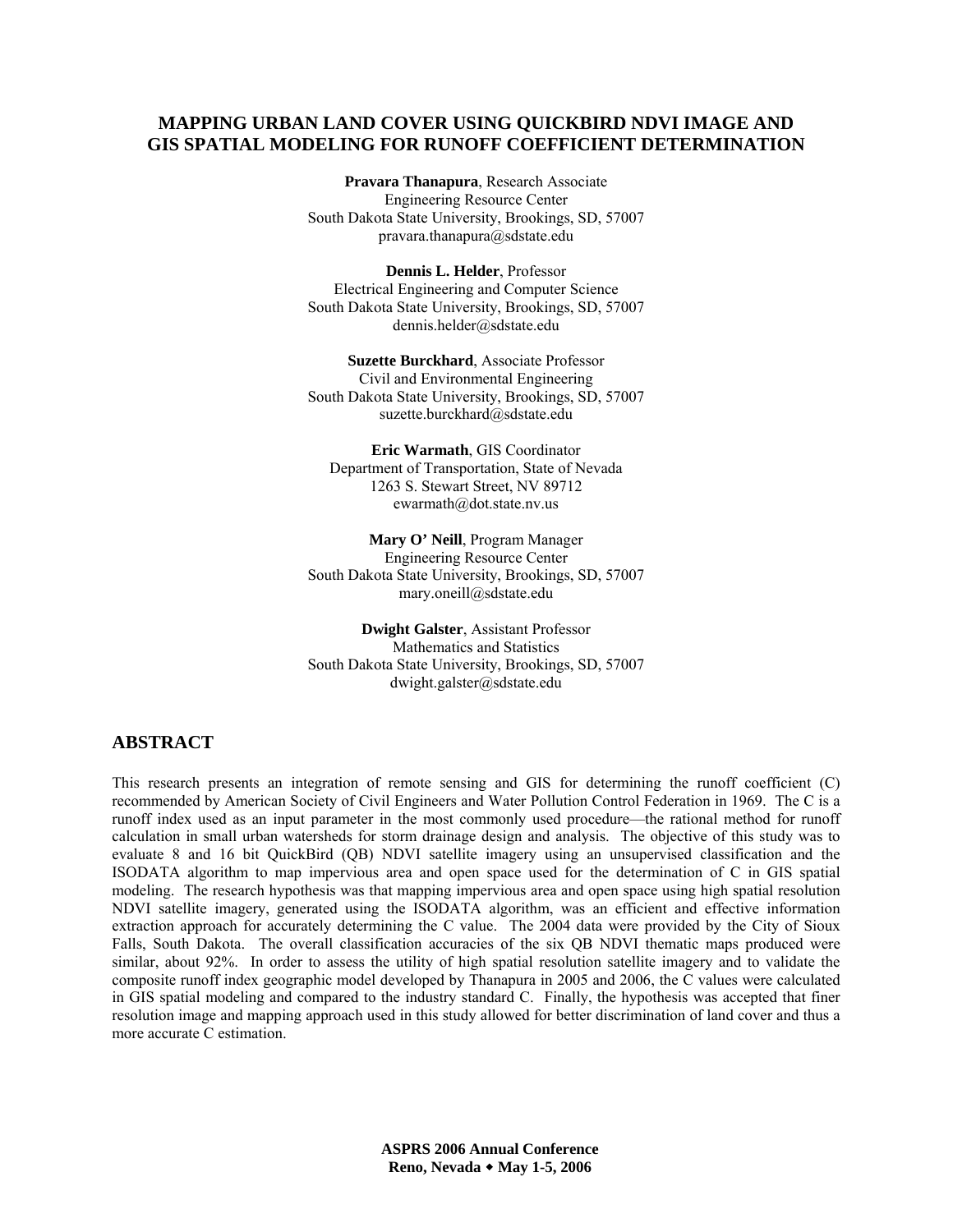# **INTRODUCTION**

Engineering hydrology is concerned with analyzing and designing hydraulic structures for safe and effective passage of flood flows. Two basic levels of analysis exist. In the first level, a peak flow calculation is used to determine the maximum runoff rate at a given point resulting from a storm event. The designs at this level of analysis are often for storm sewers and culverts whose only function is to convey runoff away from areas where it is unwanted. The second level is more complex. This analysis consists of the generation of a runoff hydrograph throughout a storm to provide information on flow rate versus time and runoff volume. This type of information is essential when drainage basins are too large or too complex to be treated by peak flow estimation methods, or when the analysis of natural or artificial detention or retention facilities is required (Methods and Rocky, 2003). Estimation of peak discharge rates and synthesizing complete discharge hydrographs are, therefore, two of the more challenging aspects of engineering hydrology (Viessman and Lewis, 2003).

In small and mid size urban watersheds, accurate estimation of storm water runoff volumes and peak discharge is critical for the design of minor drainage structures. Examples of minor hydraulic structure types can range from small crossroad culverts, levees, drainage ditches, urban storm drain systems, and airport drainage structures to the spillway appurtenances of small dams (Viessman and Lewis, 2003). Calculating peak discharge composed of surface runoff through a development will allow planners to place appropriately sized culverts, sewer pipes, and storm drains to assure effective storm water flow out of an area. Determining the limits and being too conservative not to spend more money than necessary in design structures can lead to considerable damage such as flooding cellars (Kuichling, 1889).

In the United States, many of the farmlands, wetlands, forests, and deserts have been changed into human settlements during the past 100 years (USGS, 1999). Population growth and urban development can create potentially severe problems in urban water management (Chow et al., 1988). Transformation of rural lands into urban increases a watershed's response to precipitation. Large amounts of pervious land use have been replaced by impervious land use, and a network of man-made drainage has altered the natural drainage characteristics. Construction of houses, commercial buildings, parking lots, paved roads, and streets increases the impervious cover in a watershed and thus reduces infiltration and generates runoff. Consequently, the impact of land use changes in urbanization has caused an increase in erosion and the discharge volume of storm runoff and a decrease in time of concentration in a watershed (Draper S.E., 1981; USDA-NRCS, 1986). Furthermore, the spatial pattern of flow in the watershed is altered, and there is an increase in the hydraulic efficiency of flow through artificial channels, curbing, gutters, storm drainage and collection systems. These factors accelerate the volume and velocity of runoff and result in larger peak flood discharges from urbanized watersheds than occurred in the preurbanized condition (Chow et al., 1988).

Due to rapid growth and the concentration of people in the populated areas, many urban drainage systems constructed under one level of urbanization are now operating under a higher level of urbanization and have inadequate capacity. Thus, the determination and re-evaluation of runoff volume and peak discharge are important issues in urban stormwater management. A number of computerized watershed estimation models have been proposed and used for planning and management. Methods for calculating these variables range from the well-known runoff formulas, such as the rational method (Kuichling, 1889), the Soil Conservation Service Curve Number (SCS-CN) method (USDA-NRCS, 1986), and regression-based methods developed by the U.S. Geological Survey, to advanced computer simulation models such as the Storm Water Management Model (SWMM) and the NRCS Technical Release 20 (TR-20) [USDA-NRCS, 1992] {Chow et al., 1988; Methods and Durrans, 2003; McCuen, 2005}.

To estimate runoff from storm rainfall, methods such as the rational and the SCS-CN formulas use a runoff index. This runoff index parameter is critical to the determination of the runoff volume and peak discharge. Its accurate estimation is essential for effective investigation of drainage analysis and minor designs. Changes in land use include surface characteristics such as impervious cover and vegetation, which affect the resulting runoff index and speed of runoff travel in the drainage area (Ferguson, 1998). Urban sprawl has added to the difficulties in effective runoff index calculation since a basic problem exists in quantifying detailed spatial extent and distribution of various land cover classes and accurately updating that information in a timely manner.

Conventional ground-based methods for both runoff index values are time-consuming and labor-intensive procedures since detailed land use/land cover, soils, and/or slopes data are required. Utilization of satellite remote sensing can provide spatially and temporally detailed land cover information as input for the runoff index determination for both of the runoff methods.

The main focus of this research is to determine runoff index—the runoff coefficient, C. The C is a runoff index used as an input parameter in the most commonly used procedure—the rational method for runoff calculation in small urban watersheds for storm drainage design and analysis (Pitt et al., 1999). The C is recommended by the American Society of Civil Engineers (ASCE) and the Water Pollution Control Federation (WPCF) in 1969 and McCuen in 2005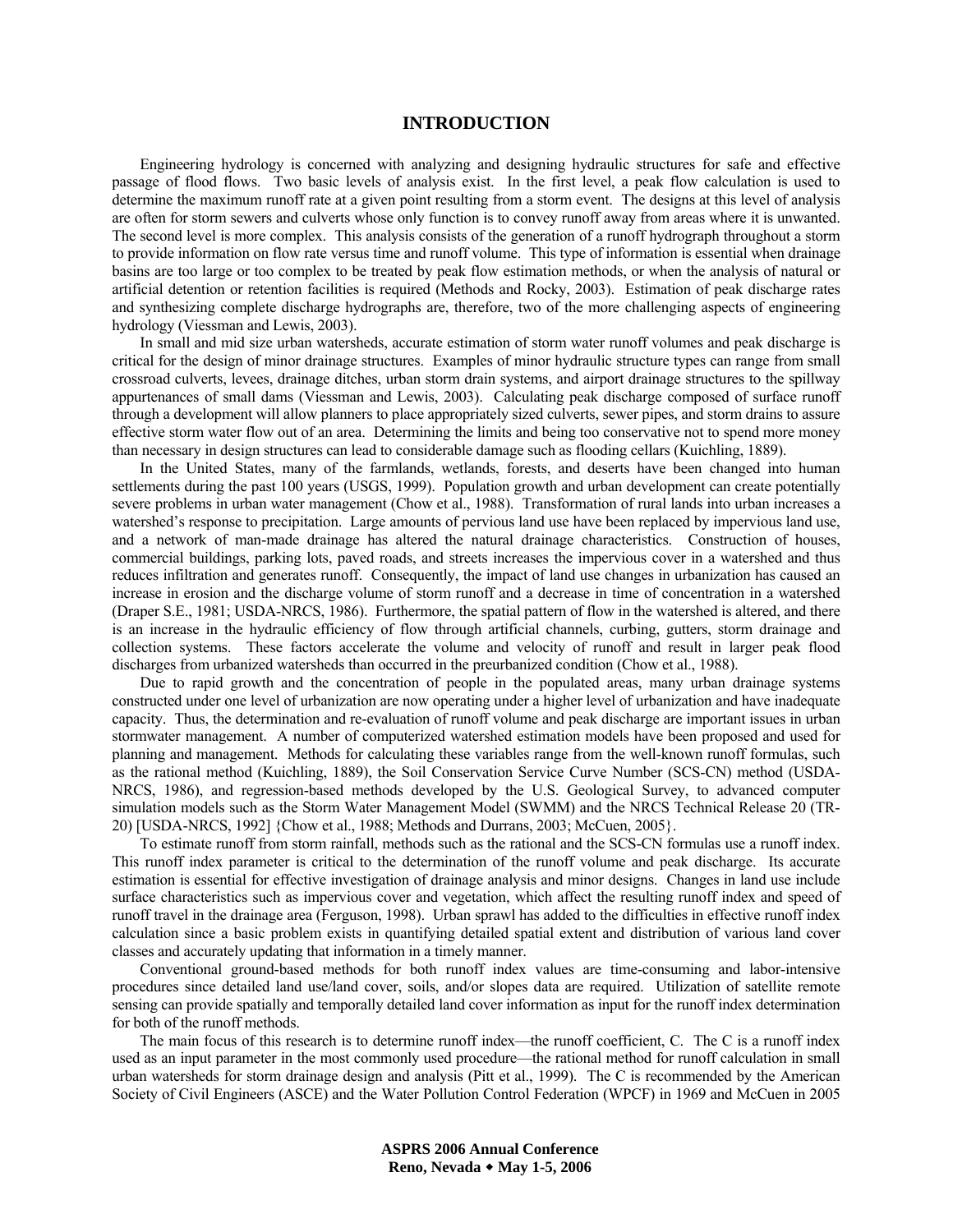#### (McCuen, 2005).

The objective of this study was to evaluate 8 and 16 bit Normalized Difference Vegetation Index (NDVI) QuickBird (QB) satellite imagery using an unsupervised classification and the ISODATA algorithm in order to map impervious area and open space used as input for the industry standard C determination in GIS spatial modeling. This application of geospatial technologies to study urban hydrology for determining runoff coefficient could benefit engineers in designing hydraulic structures and improving maintenance. It would also afford better and timelier estimates of runoff within a drainage basin, potentially reducing loss of life and damage to property caused by unusual weather events.

# **METHODS**

This research paper presents an integration of remote sensing and Geographic Information Systems (GIS) for mapping urban land cover for the determination of runoff index—the runoff coefficient, C in urban watersheds. The theoretical foundation of this research is that mapping impervious area and open space using high spatial resolution NDVI satellite imagery generated with the ISODATA algorithm is an efficient and effective information extraction approach for accurately determining the C value. Various procedures and comparisons of the generated runoff coefficients were presented and reviewed by practicing professionals, including the City Drainage Engineer and the City Geographic Information Systems manager, for the City of Sioux Falls, South Dakota, on August 9, 2005 and again on February 3, 2006.

#### **Study Area**

 The City of Sioux Falls, located in southeastern South Dakota, covers 40,208 acres (16271.6 hectares) and has a population of approximately 138,000. Climatologically, Sioux Falls has a continental climate with an average rainfall of 23.86 inches (60.6 cm) and approximately 40 inches (101.6 cm) of snow annually. The majority of the precipitation comes in spring and summer with May and June being the months of maximum precipitation for the region. The study area for this project, the southwestern part of the city, is centered at  $43^{\circ}31^{\circ}18"$  north latitude and  $96^{\circ}$  44' 42'' west longitude. This area encompasses 2,908.58 acres (1177.06 hectares) [Figure 1] and 86.13% consists of hydrologic soil group B—shallow loess and sandy loam (McCuen, 1982; 2005). The study site includes various land use/land cover types and all or part of 26 hydrological urban sub-basins (Figure 1).





**Figure 1.** The 2004 QuickBird (QB) images of the study area are at the same scale (unsigned 8 bit): (a) The QB multi image (4-3-2) on the left and (b) The QB NDVI image on the right.

### **Digital Data & Pre-Processing**

The 2004 remotely sensed data and most of the vector GIS data layers were provided by the City of Sioux Falls. Data used in this project include orthophoto mosaics with 2 ft. (0.6 m) and 0.5 ft. (0.15 m) resolution, QuickBird satellite image with 7.96 ft. (2.39 m) resolution and include data layers such as parcels, city limit boundary, and hydrography. The data sets were processed and merged to combine the remotely sensed data with the GIS layers for the study area. The April 23, 2004, orthophoto was used as a reference to integrate all data sets into the same map projection and unit, with the Universal Transverse Mercator (UTM) map projection, World Geodetic System (WGS) 1984, and horizontal units in feet. Software used in this project consisted of ERDAS Imagine 8.7, ArcMap 9, ArcView 3.3, and, Microsoft Excel 2002.

The two digital orthophotographs were acquired on April 23, 2004 and May 20, 2002 by the Sanborn Mapping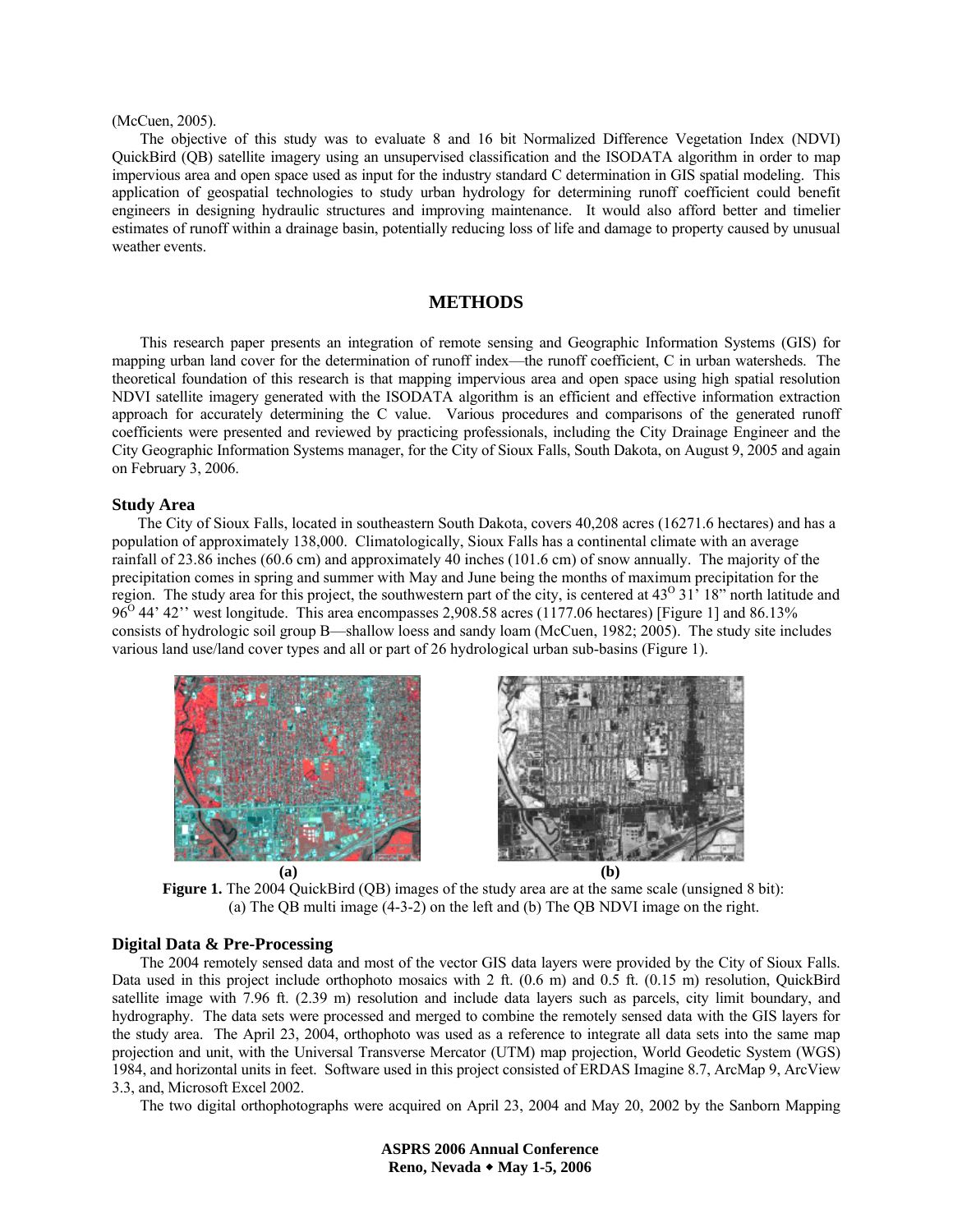Company Inc. and Horizons, Inc., respectively. Both orthophotos were collected and scanned to meet the combined requirements of National Map Accuracy Standards; 90% of all contours will be within ½ contour interval, and 90% of horizontal positions shall be within 1/30 of one inch at the specified map scale. Both orthophotos were provided in UTM projection, WGS84 datum, and planar distance survey units in feet. Additionally, both orthophotos were subset to the study area and the 2002 orthophoto was degraded 3x3 using ERDAS Imagine 8.7. Overlaying the subset orthophotos demonstrated good alignment between images. Therefore, an image-to-image registration was not required.

The 11 bit QuickBird leaf-on image was collected on April 26, 2004. The image was radiometrically corrected and orthorectified prior to this study. The image was provided by the City of Sioux Falls in unsigned 16 bit data type with UTM projection, WGS84 datum, and units in meters. The image has four bands (including the blue, green, red, and near-infrared) and was imaged at a 2.39-meter spatial resolution. The image was observed with no signs of atmospheric degradation such as haze or clouds. The histograms of all multispectral bands showed a normal distribution. The subset QB image was created in unsigned 16 bit data type and also rescaled into 8 bit dynamic range in unsigned 8 bit data type using ERDAS Imagine 8.7. Geometric corrections were performed. Both of the subset scenes were registered to the 2004 orthophoto with 60 ground control points in a Root Mean Square (RMS) of 0.4846 pixel. The red channel (band 3: 630-690 nm) and the near infrared channel (band 4: 760-900 nm) of each registered subset image was processed to create the QB NDVI imagery (NDVI = Band 4 - Band3/ Band 4 + Band3) in float point single precision 32 bit for the study area.

The 2004 NRCS SSURGO 1:24,000 data set of the soil survey area (SSA) named "Minnehaha County, South Dakota" and its standard metadata files were downloaded from the Soil Data Mart at http://soildatamart.nrcs.usda.gov on June 7, 2004. The soil data set is a digital soil survey and generally is the most detailed level of soil geographic data developed by the National Cooperative Soil Survey. The soil layer was in a single zip file in ArcView shapefile format, with a geographic coordinate system and using North American Datum (NAD) 1983. This layer was processed using ArcView 3.3 geoprocessing and Microsoft Excel 2002 to create a soil layer associated with hydrologic soil groups in the project coordinate system for this study area. In overlaying the soil layer with the subset QB imagery, hydrological features demonstrated a good fit. Therefore, a vector to image registration was not necessary.

#### **Geographic Model**

The goal of this project was to assess the utility of high spatial resolution satellite imagery and to validate the composite runoff index geographic model developed by Thanapura in 2005 and 2006 (Thanapura et al., 2005; 2006). Spatial modeling in GIS was developed using the composite runoff index geographic model as shown in Model 1 to for calculating the runoff coefficient, C. The resultant C values were then compared to the industry standard C.

**Model 1.** The composite runoff index geographic model (© 2005-2006 Pravara Thanapura. Use with permission) [Thanapura et al., 2005; 2006]:

# $RI_c = [f_{(j/1)} \times RI_{(i)}]$

Where:

 $RI_c$  or Runoff Index<sub>composite</sub> is the sum of the component runoff index within an area (i) delineated by the description of the area;

f or the fraction of area covered  $_{(i/i)}$  is the component (j) of the area (i) divided by the total area (i). Note that the component of the area is delineated by surface characteristics of land cover, hydrologic soil group, and/or slope;

 $R1(i)$  or Runoff Index (j) is a runoff index of the component (j) of the area (i) determined by the surface characteristics and/or its hydrologic soil groups.

To achieve this goal, a sequence for digital processing and analysis was proposed for mapping land cover impervious areas and open spaces— using 8 and 16 bit QuickBird NDVI imagery and developing GIS spatial modeling for the determination of C (Figure 2). These steps were implemented to create and integrate spatial information such as land cover, soil and/or slope as required by the composite runoff index geographic model in Model 1.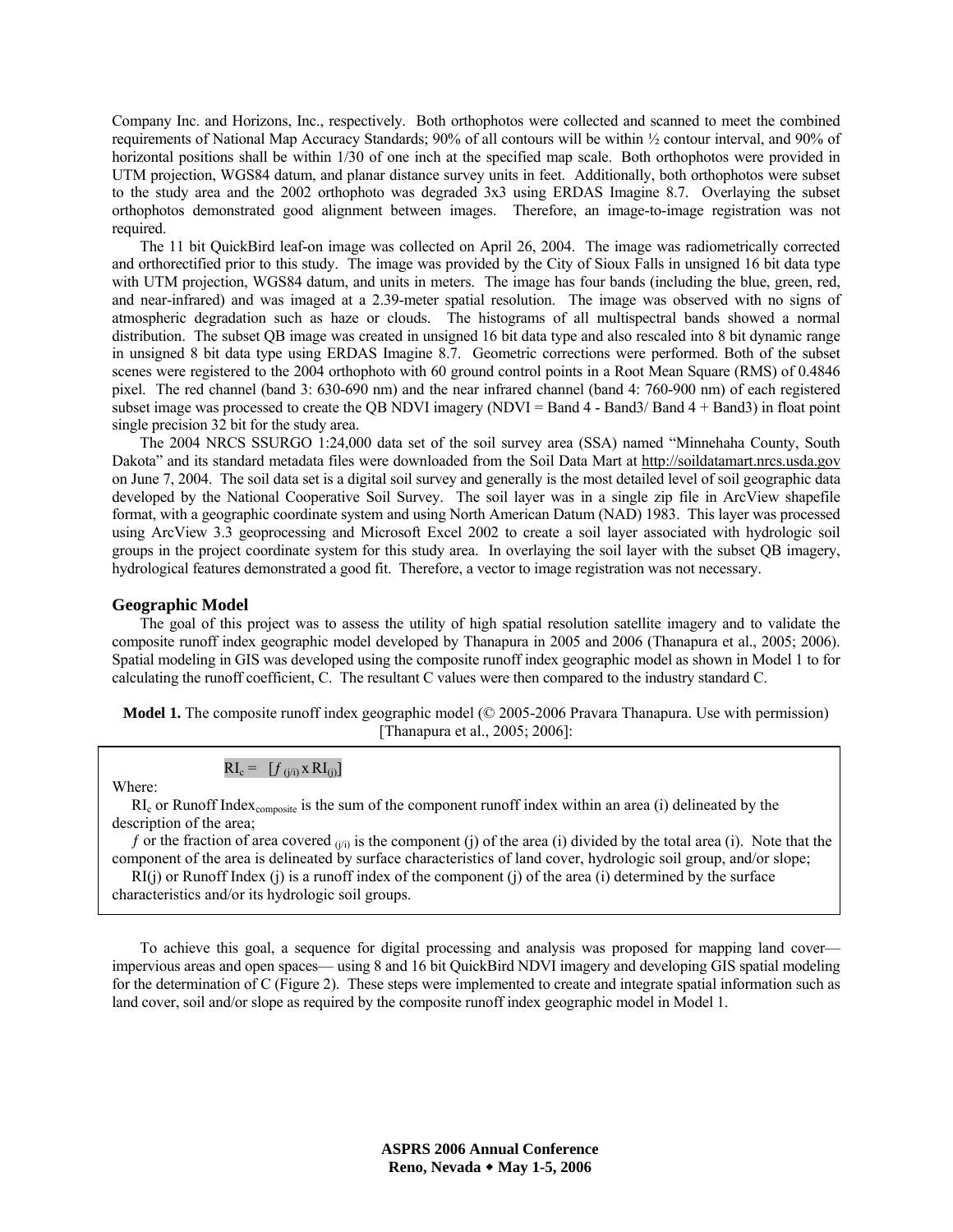

**Figure 2.** Sequence for digital processing and analysis.

## **Classification Approach**

A Normalized Difference Vegetation Index (NDVI) was selected for this research project because of the land surface reflectance characteristics of the QuickBird (QB) red (630-690nm) and NIR (760-900nm) bands. The relatively simple NDVI was utilized for the following reasons:

- 1. Reduction of heterogeneous spectral-radiometric characteristics within land cover surfaces portrayed in a high-resolution image.
- 2. Normalized potential atmospheric effects within the image.

NDVI has been shown to have high correlation with green leaf biomass and the green leaf area index. Chlorophylls, the primary photosynthetic pigments in green plants that absorb light primarily from the red and blue portions of the spectrum, while a higher proportion of infrared is reflected or scattered. As a result, vigorously growing healthy vegetation has low red-light reflectance and high NIR reflectance, and hence high NDVI values. Impervious surfaces (e.g., asphalt, concrete, buildings, etc.) and bare land (e.g., bare soil, rock, dirt, etc.) have similar reflectance in the red and the near infrared, so these surfaces will have values near zero. NDVI is calculated using the formula (Near infrared – red)/(Near infrared + red). This relatively simply algorithm produces output values in the range of -1.0 to 1.0.

According to a previous study (Thanapura et al., 2005 and 2006), the best method for assigning categories of open space and impervious areas was to apply a 50/50 spectral cluster threshold within NDVI, using the unsupervised classification method (ISODATA algorithm), to maximize control over the menu of informational classes and to maximize correlation between spectral homogenous classes and the informational categories (i.e., impervious area and open space). This methodology when utilized consistently on a defined seasonal basis can provide a constant for reproducing mapping of both impervious and open space classification.

Also this previous study used solely 8 bit data for mapping. The current study included both 8 and 16 bit data types to test whether or not 16 bit would, in terms of dynamic range (level of brightness), produce a finer-scaled and more precise NDVI map since 16 bit allows over 60,000 values.

Figure 3 below shows a visual comparison between 8 bit QuickBird NDVI in unsigned 8 bit data type (0-255) for impervious areas and open spaces in the urban environment: a) the QB multispectral image displayed using bands 4, 3, and 2 for red, green, and blue, respectively, b) the QB NDVI image, and c) the natural color orthophoto used for reference and validation. In the NDVI image, the impervious surfaces are the dark areas with low NDVI DNs and the brighter areas are vegetated areas with high NDVI DNs.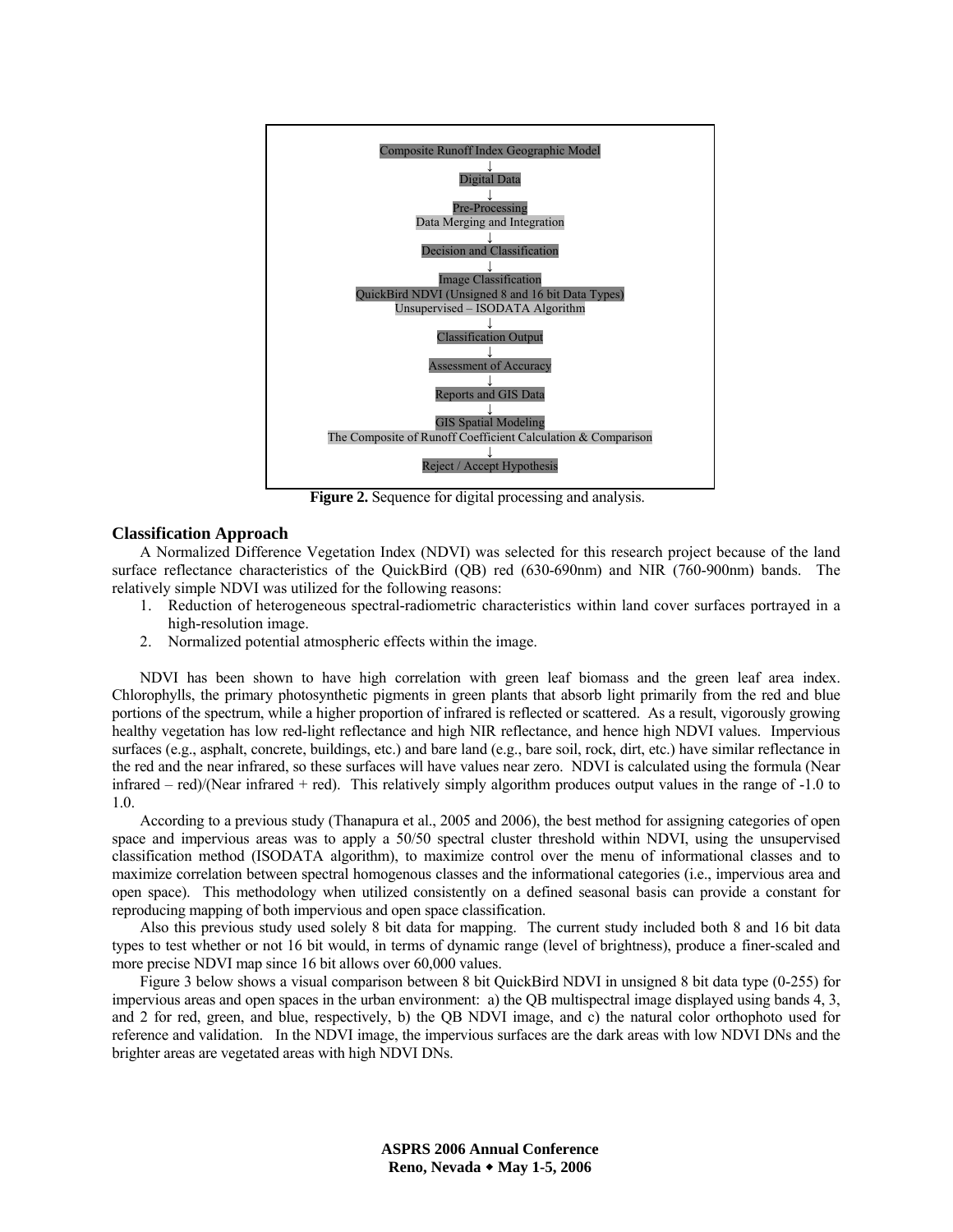



**(a)** The 2004 QuickBird NDVI **(b)** The QuickBird multi spectral image (4-3-2)



**(c)** The 2004 Orthophoto (1-2-3)

**Figure 3.** The registered 2004 images visual comparison of impervious areas and vegetative open spaces at same scale and location in residential areas (unsigned 8 bit).

#### **Classification Scheme & Method**

Table 1 shows decision rules used in this study for image classification and accuracy assessment. The decision rules were defined from the urban land cover of the rational coefficient (C)—impervious area and open space described in the runoff coefficient (C)—and from the character of surface recommended by the American Society of Civil Engineers (ASCE) and the Water Pollution Control Federation (WPCF) in 1969 and McCuen in 2005 (McCuen, 2005). The classification scheme was used to generate six QB NDVI thematic maps using the ISODATA algorithm (three each for 8 bit and 11 bit) with ERDAS Imagine 8.7 and assigning unsupervised spectral classes of 2, 100, 200 spectral clusters. The same labeling criteria—DNs 50/50 spectral cluster threshold—was then used to assign spectral clusters in to two classes, impervious area and open space.

| Labels                       | Rules                                                                                |
|------------------------------|--------------------------------------------------------------------------------------|
| Land Cover                   |                                                                                      |
| <b>Character of Surface:</b> |                                                                                      |
| Impervious Areas             | If land area has $\leq$ 25% covered with areas characterized by                      |
|                              | vegetative open spaces then Impervious Area (1)                                      |
|                              | If land area $>$ or $= 75\%$ characterized by impervious surfaces                    |
|                              | (e.g., Asphalt, concrete, and buildings.) then <b>Impervious Area</b> $(1)$          |
|                              | If land area $>$ or = 75% covered by bare land (e.g., Bare rock,                     |
|                              | gravel, silt, clay, dirt, and sand or any other earthen materials.)                  |
|                              | then Impervious Area (1)                                                             |
| Open Spaces                  | Else if land area $\leq$ 25% covered with areas characterized by impervious surfaces |
|                              | then Open Space $(2)$                                                                |
|                              | If land area $> 75\%$ covered with vegetation naturally existing or planted          |
|                              | [e.g., grass, plants, tree (leaf-on /leaf-off), forest, shrub, and scrub.]           |
|                              | then Open Space $(2)$                                                                |

| Table 1. Decision rules of urban land cover mapping for runoff index determination (© 2005-2006 Pravara |
|---------------------------------------------------------------------------------------------------------|
| <b>Thanapura.</b> Use with permission                                                                   |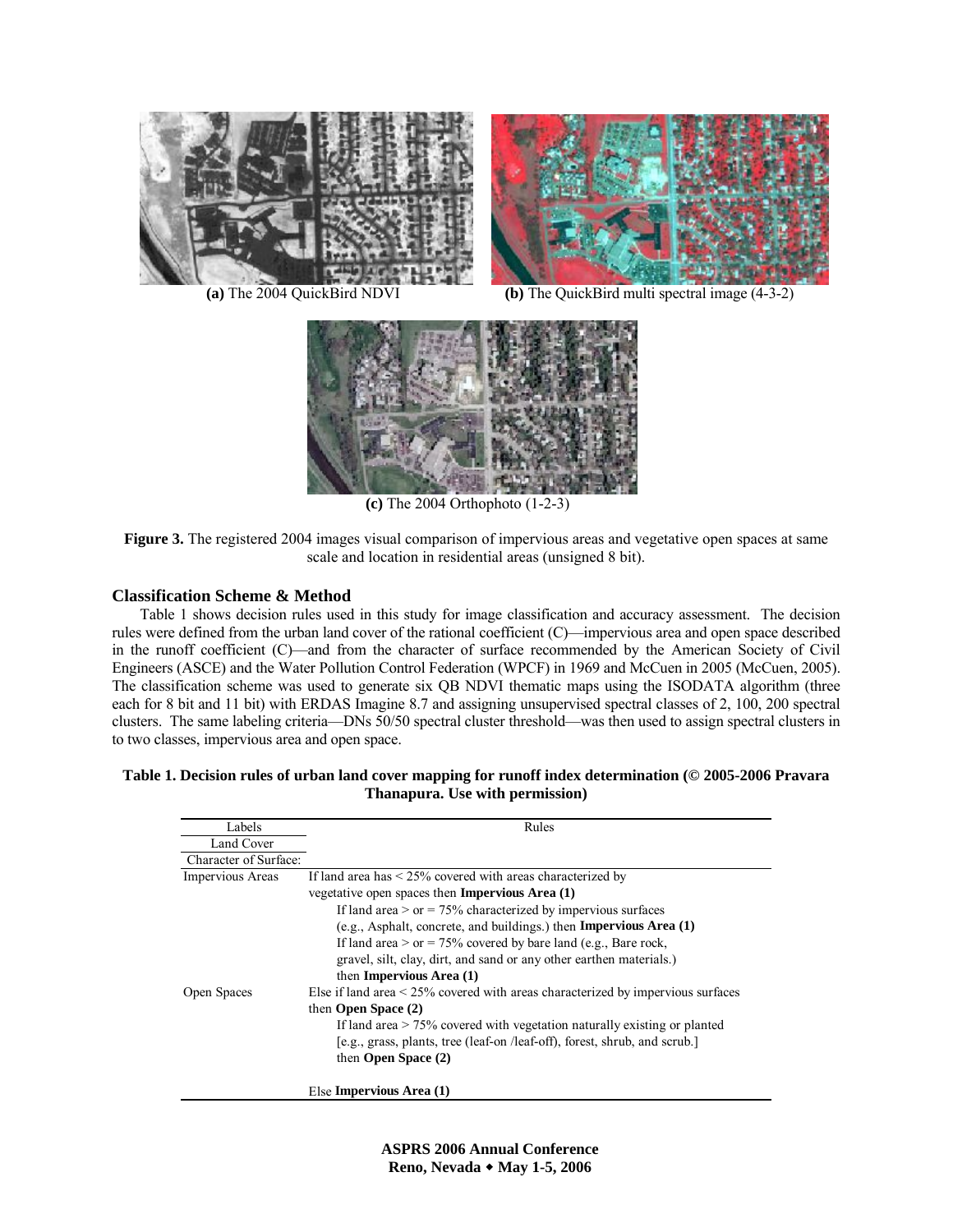#### **Sampling Design & Accuracy Assessment**

To assess the accuracy of NDVI QuickBird thematic maps, a simple random sampling method was chosen to ensure unbiased sample selection. To provide a statistically sound assessment of accuracy, a conservative sample size equation was used to calculate the sample sizes to insufficient samples for filling in an error matrix for this project (Congalton and Green, 1999). Over 500 sample points were generated for each thematic map using the ISODATA algorithm to insure good distribution across the study area. To accomplish this, ERDAS 8.7's random number generator function was used to select random points (groups of pixels) for comparison to the 2004 2 ft. (0.6 m) and the 2002 0.5 ft. (0.15 m) spatial resolution orthophotos. The assignment options of 3 x 3 window size and clear majority rule were selected to create random points and define its class. The clear majority means that more than 50% of pixels in the window size are a certain class. Thus, the program will automatically discard random points not sufficiently representing relatively homogenous areas. This function will minimize image-to-image registration errors and spatial resolution differences between the QB image and the orthophoto and thus help to accurately interpret a representation of each reference point on the orthophoto. To assure visual interpretation consistency, these reference points will individually evaluated by Eric Warmath, GIS Coordinator, Department of Transportation, State of Nevada. Mr. Warmath is qualified with many years of photo interpretation experience, including work at the USGS and the Department of Defense.

In some cases, there were conflicts due to 'lean' in the orthophoto or mixed pixels around the edges. These points were re-evaluated using the 2004 orthophoto. Quality controls were performed on the data set by the principal author. Finally, the error matrixes of six thematic maps were generated using the same set of sample points, and the overall classification accuracy results were calculated (Table 2). Figure 4 shows the classification accuracy and assessment sites over NDVI QuickBird thematic map (Map ID#1) generated using 8 bit QB NDVI and unsupervised spectral classes of 2 spectral clusters. Finally, the detailed map was then converted as a GIS input into the proposed GIS spatial modeling as described later for calculating the composite runoff index for the rational method.

| <b>Accuracy Assessment Results1</b>                                               |                                                                                   |                                                                        |                           |        |         |  |  |  |  |
|-----------------------------------------------------------------------------------|-----------------------------------------------------------------------------------|------------------------------------------------------------------------|---------------------------|--------|---------|--|--|--|--|
| <b>Unsupervised Classification -- ISODATA Algorithm</b>                           |                                                                                   |                                                                        |                           |        |         |  |  |  |  |
|                                                                                   | Using Labeling Criteria -- DNs 50/50 Spectral Cluster Threshold                   |                                                                        |                           |        |         |  |  |  |  |
| Map ID                                                                            | <b>Class Names</b><br>QB NDVI - Unsigned 8 bit                                    |                                                                        |                           |        |         |  |  |  |  |
|                                                                                   |                                                                                   | Area <sup>2</sup><br><b>Spectral</b><br><b>Producer</b><br><b>User</b> |                           |        |         |  |  |  |  |
| <b>Clusters</b><br>(Acres)<br><b>Accuracy</b><br><b>Accuracy</b>                  |                                                                                   |                                                                        |                           |        |         |  |  |  |  |
| Map 1                                                                             | Impervious Area                                                                   | $\overline{2}$                                                         | 91.89%                    | 91.15% | 1516.35 |  |  |  |  |
|                                                                                   | Open Space                                                                        |                                                                        | 90.57%                    | 91.32% | 1392.23 |  |  |  |  |
|                                                                                   | Overall Classification Accuracy = $91.24\%$ and Overall Kappa Statistics = 0.8245 |                                                                        |                           |        |         |  |  |  |  |
| Map 2                                                                             | Impervious Area<br>91.86%<br>91.86%<br>100                                        |                                                                        |                           |        |         |  |  |  |  |
|                                                                                   | Open Space                                                                        |                                                                        | 91.39%                    | 91.39% | 1397.18 |  |  |  |  |
|                                                                                   | Overall Classification Accuracy = $91.63\%$ and Overall Kappa Statistics = 0.8325 |                                                                        |                           |        |         |  |  |  |  |
| Map 3                                                                             | Impervious Area                                                                   | 91.86%<br>91.86%<br>1511.48<br>200                                     |                           |        |         |  |  |  |  |
|                                                                                   | Open Space                                                                        |                                                                        | 91.39%                    | 91.39% | 1397.1  |  |  |  |  |
| Overall Classification Accuracy = $91.63\%$ and Overall Kappa Statistics = 0.8325 |                                                                                   |                                                                        |                           |        |         |  |  |  |  |
| Map ID                                                                            | <b>Class Names</b>                                                                |                                                                        | QB NDVI - Unsigned 16 bit |        |         |  |  |  |  |
| Map 4                                                                             | Impervious Area                                                                   | $\overline{c}$                                                         | 91.86%                    | 91.86% | 1507.45 |  |  |  |  |
|                                                                                   | Open Space                                                                        |                                                                        | 91.39%                    | 91.39% | 1401.13 |  |  |  |  |
|                                                                                   | Overall Classification Accuracy = $91.63\%$ and Overall Kappa Statistics = 0.8325 |                                                                        |                           |        |         |  |  |  |  |
| Map 5                                                                             | Impervious Area                                                                   | 100                                                                    | 90.70%                    | 92.86% | 1494.39 |  |  |  |  |
|                                                                                   | Open Space                                                                        |                                                                        | 92.62%                    | 90.40% | 1414.19 |  |  |  |  |
|                                                                                   | Overall Classification Accuracy = 91.63% and Overall Kappa Statistics = 0.8327    |                                                                        |                           |        |         |  |  |  |  |
| Map 6                                                                             | Impervious Area                                                                   | 200                                                                    | 90.70%                    | 92.86% | 1494.04 |  |  |  |  |
|                                                                                   | Open Space<br>92.62%<br>90.40%<br>1414.53                                         |                                                                        |                           |        |         |  |  |  |  |
| Overall Classification Accuracy = 91.63% and Overall Kappa Statistics = 0.8327    |                                                                                   |                                                                        |                           |        |         |  |  |  |  |

|  | Table 2. Accuracy assessment results for six NDVI QuickBird thematic maps |  |  |  |
|--|---------------------------------------------------------------------------|--|--|--|
|--|---------------------------------------------------------------------------|--|--|--|

<sup>1</sup> Reference totals = 502 points; impervious area = 258 points and open space = 244 points. <sup>2</sup> Total areas = 2908.58 acres (1177.06 hectares).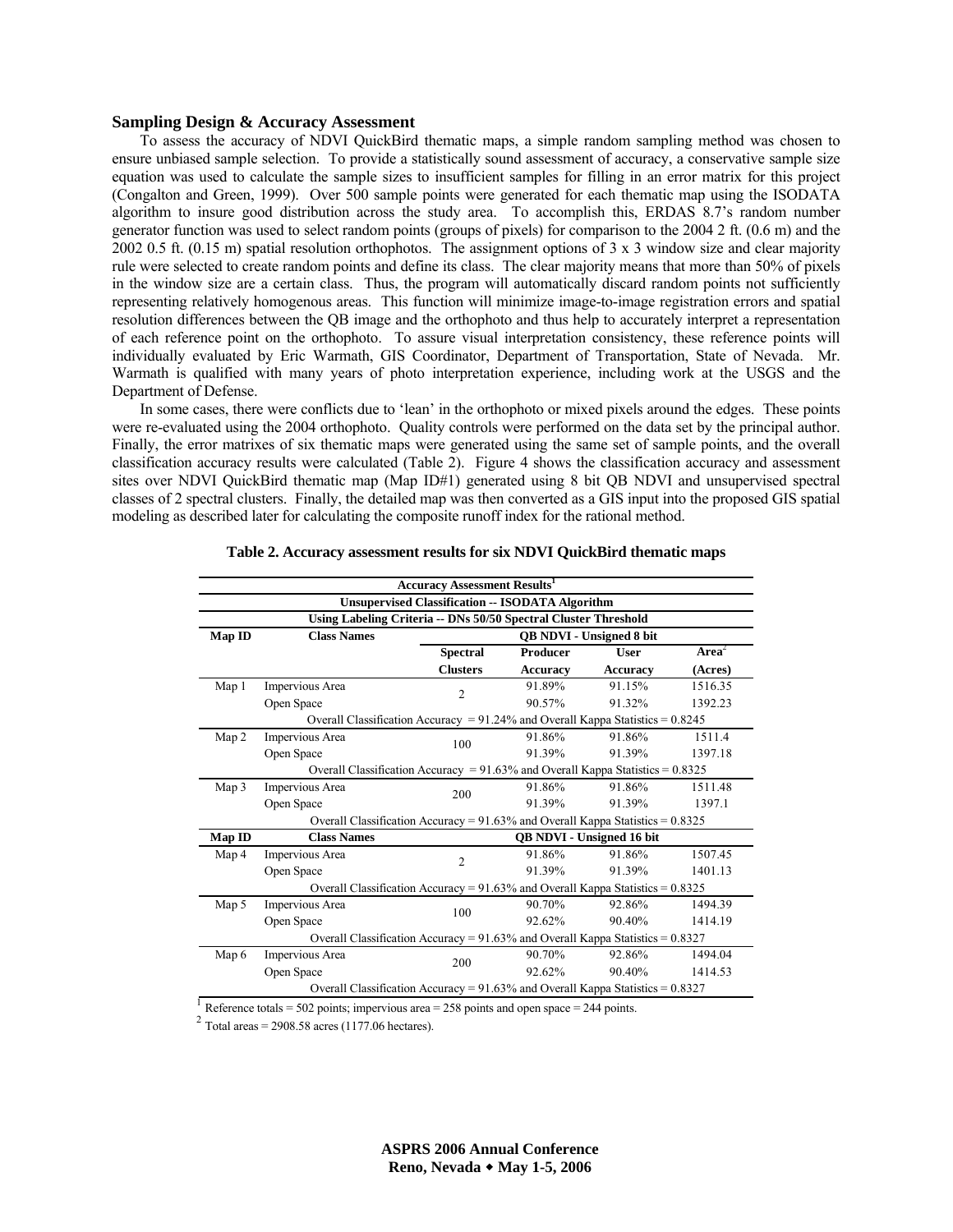

**Figure 4.** Classification result of QuickBird NDVI thematic Map ID #1.

#### **GIS Spatial Modeling for the Rational Coefficient (C) Determination**

In this study, the composite runoff index geographic model (Model 1) was applied to develop GIS spatial modeling for the composite of the rational coefficient, C calculation as proposed in Model 2. The GIS spatial model requires (1) the combined surface characteristics of impervious area and open space, and (2) hydrologic effect of soil groups and/or slopes. The surface characteristics were derived from the least accurate QB NDVI thematic map, Map ID #1 (Table 2), and the 2004 NRCS SSURGO 1:24,000 data set provided the hydrologic soil groups and slopes. The geometric and coincidence modeling functions in ArcView3.3 Geoprocessing were then used to design a sequence of steps to build the composite runoff index GIS spatial modeling. The process output was a new data set of geographic features in ArcView shapefile format. The data contained new polygons that described new spatial relationships of the data sets among impervious areas and open spaces, hydrologic soil groups, slopes. The sample 2004 parcels covered about 30% of the study area were used to clip the data in order to create a GIS sample layer as described in Table 3 as GIS ID. Next, the fraction  $(f)$  of the composite area covered of each parcel within each GIS sample boundary was calculated, and the proposed C values in Table 4 were assigned to the composite area covered. Then, the  $\rm{RI_c}$  of each parcel within GIS sample layers were calculated. Finally, the average C was determined; the total sum of the RIc values was divided by total number of parcels within each GIS sample layer. In order to assess the utility of high spatial resolution satellite imagery and to validate the runoff composite geographic model, the resultant C values were compared to the industry standard C as shown in Table 6.

**Model 2.** The Composite Runoff Index Geographic Model for the Runoff Coefficients Calculation. [© 2006 Pravara Thanapura. Use with permission]:

# $RI_c = [f_{(i/i)} \times RI_{(i)}]$

Where:

 $RI<sub>c</sub>$  or Runoff Index<sub>composite</sub> is the sum of the component runoff coefficients within a parcel boundary (i) delineated by the land activity code of the City of Sioux Falls (Table 3);

f or the fraction of area covered  $_{(i/i)}$  is a component (j) of the area (i) divided by the total area (i). Note that the component of the area is a subset of polygon features delineated by surface characteristics of land cover impervious area and open space (GIS layer = ArcView shapefile) derived from the QB NDVI thematic Map ID  $\#1$ using the ISODATA algorithm and hydrologic soil group and slope;

 $R1(i)$  or Runoff Index (j) is a runoff coefficient (Table 4) of the component (polygon)[j] of the area (i) determined by the surface characteristics associated with hydrologic soil groups and its slopes.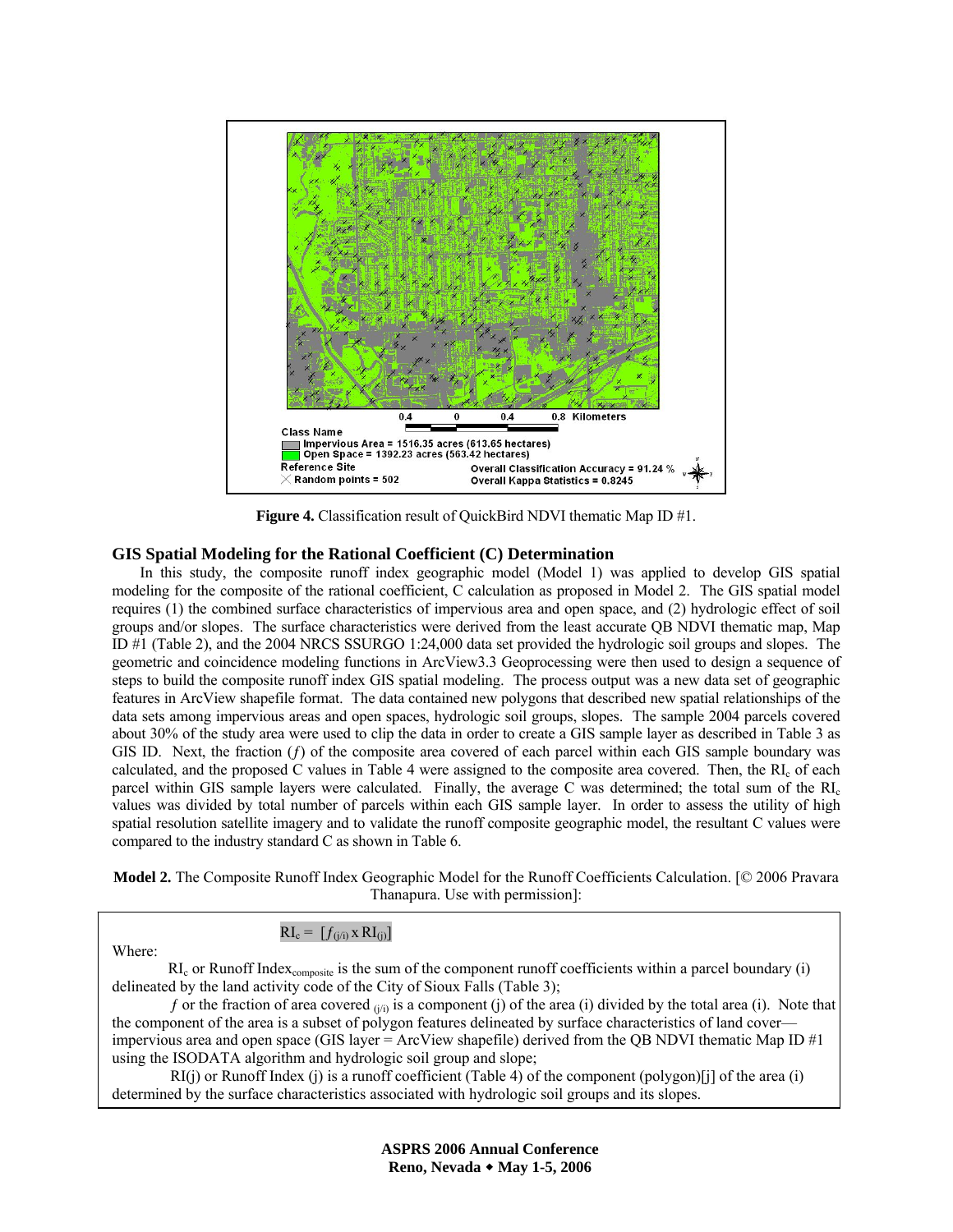# **Table 3. GIS Sample Parcel Layer by GIS ID**

| <b>GIS</b>     | GIS Sample Vector Layer Descriptions              |                            |                |                                              |            |            |                  |
|----------------|---------------------------------------------------|----------------------------|----------------|----------------------------------------------|------------|------------|------------------|
| <b>ID</b>      | Activity Code <sup>1</sup> and                    | Runoff Coefficient $(C)^2$ | Number of      | Total Areas <sup>3</sup>                     | Impervious | Open Space | Soil Group $B^4$ |
|                | Sample Parcel Description                         | Description of Area        | Sample Parcels |                                              | $(\%)$     | (%)        | $(\%)^3$         |
|                | 11 Single Family - Residential 1/8 acre           | Residential:               | 312            | 35.55 acres or 143864.63 sq.m <sup>2</sup>   | 49.73      | 50.27      | 99.94            |
|                | $(0.125 \text{ acres or } 505.85 \text{ sq.m}^2)$ | Single Family              |                | 1.23%                                        |            |            |                  |
| $\overline{c}$ | 11 Single Family - Residential 1/4 acre           | Residential:               | 3284           | 576.6 acres or 2333399.3 sq.m <sup>2</sup>   | 40.06      | 59.94      | 99.76            |
|                | $(0.25$ acres 1011.71 sq.m2)                      | Single Family              |                | 19.87%                                       |            |            |                  |
|                | 11 Single Family - Residential 1/3 acre           | Residential:               | 357            | 100.06 acres or 404925.30 sq.m <sup>2</sup>  | 34.56      | 65.44      | 100              |
|                | $(0.3330$ acres 1347.59 sq.m2)                    | Single Family              |                | 3.45%                                        |            |            |                  |
| 4              | 11 Single Family - Residential 1/2 acre           | Residential:               | 140            | 54.51 acres or 220592.43 sq.m <sup>2</sup>   | 33.30      | 66.70      | 100              |
|                | $(0.5 \text{ acres } 2023.41 \text{ sq.m2})$      | Single Family              |                | 1.88%                                        |            |            |                  |
| 5              | 11 Single Family - Residential 1 acre             | Residential:               | 43             | 26.1 acres or $105622.13$ sq.m <sup>2</sup>  | 27.16      | 72.84      | 95.57            |
|                | $(4046.83$ sq.m2)                                 | Single Family              |                | $0.9\%$                                      |            |            |                  |
| 6              | 11 Single Family - Residential 2 acres            | Residential:               | $\overline{4}$ | 4.56 acres or $18453.52$ sq.m <sup>2</sup>   | 29.34      | 70.66      | 100              |
|                | $(8093.65 \text{ sq.m2})$                         | Single Family              |                | 0.16%                                        |            |            |                  |
|                | 31 Banks and Financial Institutions               | Business: Downtown &       | 17             | 14.96 acres or $60540.50$ sq.m <sup>2</sup>  | 81.75      | 18.25      | 100              |
|                |                                                   | Neighborhood               |                | 0.52%                                        |            |            |                  |
| 8              | 33 Other offices                                  | Business: Downtown &       | 56             | 63.96 acres or 258834.93 sq.m <sup>2</sup>   | 72.77      | 27.23      | 100              |
|                |                                                   | Neighborhood               |                | 2.2%                                         |            |            |                  |
| q              | 64 Warehousing, Distribution,                     | Industrial: Light          | 11             | 20.04 acres or 81098.37 sq.m <sup>2</sup>    | 89.80      | 10.20      | 94               |
|                | and Wholesale                                     |                            |                | 0.7%                                         |            |            |                  |
|                |                                                   | Total                      | 4224           | 896.34 acres or 3627331.12 sq.m <sup>2</sup> | 43.17      | 56.83      | 98.81            |
|                |                                                   |                            |                | 30.89%                                       |            |            |                  |

<sup>30.89%</sup><br><sup>1and 2</sup> The sample parcel site descriptions are defined by (1) The City of Sioux Falls 2004 parcel activity codes and (2) The runoff coefficient, C, used in the rational method recommended by the American Society of Civil Engineers (ASCE) and the Water Pollution Control Federation

(WPCF) in 1969 (McCuen, 2005), respectively.<br> $3$  The study area is 2908.58 acres (1177.06 hectares).

 $3$ <sup>4</sup> B: The soil characteristics are shallow loess and sandy loam (McCuen, 1982).  $5$  The total area of hydrologic soil group B of each sample layer by parcel - activity code.

**Table 4. Proposed runoff coefficients for the composite runoff calculation defined from the runoff coefficient, C recommended by the American Society of Civil Engineers (ASCE), the Water Pollution Control Federation (WPCF) in 1969, and McCuen in 2005, respectively (McCuen, 2005)** 

| Land Cover                                    | Runoff Coefficients $(C)^2$ for<br>Hydrologic Soil Group |                |            |             |  |
|-----------------------------------------------|----------------------------------------------------------|----------------|------------|-------------|--|
|                                               |                                                          |                |            |             |  |
| Character of Surface <sup>1</sup> :           |                                                          | B <sup>4</sup> |            | $D^{\circ}$ |  |
|                                               |                                                          | Sandy Soil     | Heavy Soil |             |  |
| Impervious Areas (e.g. Pavement, roofs, etc.) | 0.85                                                     | 0.85           | 0.85       | 0.85        |  |
| Open Spaces (e.g. Lawns, etc.)                |                                                          |                |            |             |  |
| Flat, 2 percent                               | 0.08                                                     | 0.08           | 0.15       | 0.15        |  |
| Average, 2-7 percent                          | 0.13                                                     | 0.13           | 0.20       | 0.20        |  |
| Steep, 7 percent                              | 0.18                                                     | 0.18           | 0.30       | 0.30        |  |

1 See a description of character of surfaces in Table 1—Decision Rules.

<sup>2</sup> The coefficients are applicable for storm of 5-10 years. See the hydrologic design standards and criteria for minor structures table in Table 5.<br><sup>3</sup> A: Soils having a low runoff potential due to high infiltration rates. These soils consist primarily of deep, well drained sands and

gravels (ConnDOT, 2000). 4

<sup>4</sup> B: Soils having a moderately low runoff potential due to moderate infiltration rates. These soils consist primarily of moderately deep to deep, moderately well to well drained soils with moderately fine to moderately coarse textures (ConnDOT, 2000).

 $^5$  C: Soils having a low runoff potential due to slow infiltration rates. These soils consist primarily on soils in which a layer exists near the surface that impedes the downward movement of water or soils with moderately fine to fine texture (ConnDOT, 2000).

 $6$  D: Soils having a high runoff potential due to very slow infiltration rates. These soils consist primarily of clays with high swelling potential, soils with permanently high water tables, soils with a clay pan or clay layer at or near the surface and shallow soils over nearly impervious parent material (ConnDOT, 2000).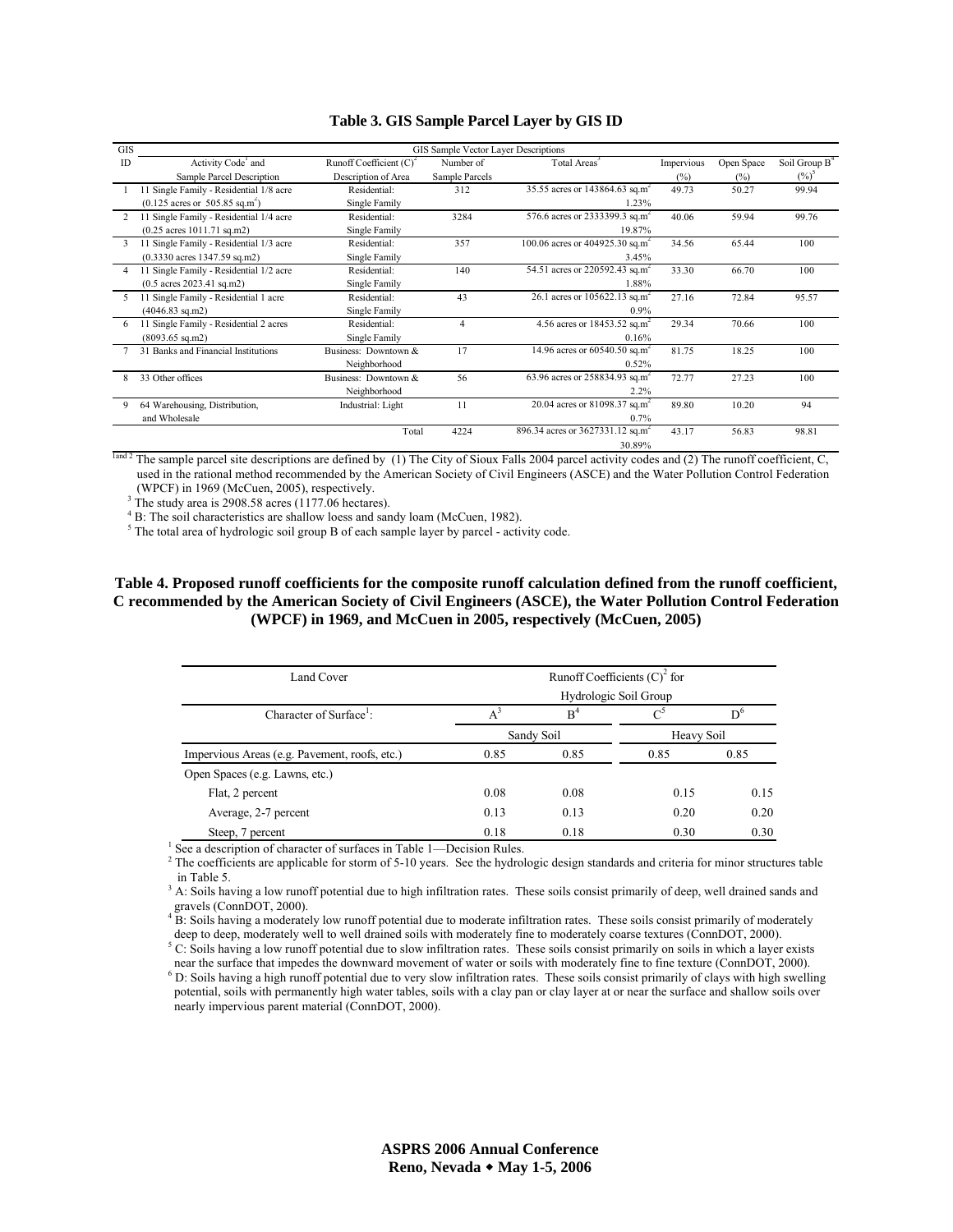| Type of minor structure     |                         |                    | Return period, Tr | Frequency = $1/Tr$ |
|-----------------------------|-------------------------|--------------------|-------------------|--------------------|
| Highway crossroad drainage* |                         |                    |                   |                    |
| $0-400$<br>$ADT*$           |                         | 10 <sub>yr</sub>   | 0.10              |                    |
|                             | 400-1700                | <b>ADT</b>         | $10-25$ yr        | $0.10 - 0.04$      |
|                             | 1700-5000<br><b>ADT</b> |                    | $25 \text{ yr}$   | 0.04               |
|                             | $5000+$                 | <b>ADT</b>         | 50 <sub>yr</sub>  | 0.02               |
| Airfields                   |                         |                    | 5 yr              | 0.20               |
| Railroads                   |                         | $25-50 \text{ yr}$ | $0.04 - 0.02$     |                    |
| Storm drainage              |                         | $2-10$ yr          | $0.50 - 0.10$     |                    |
| Levees                      |                         |                    | $2-50$ yr         | $0.50 - 0.02$      |
| Drainage ditches            |                         |                    | $5-50$ yr         | $0.20 - 0.02$      |

**Table 5. Minor Structure Design Frequencies (Viessman and Lewis, 2003)** 

|  |  |  |  |  |  |  | Table 6. The Runoff Coefficient (C) results and comparisons |
|--|--|--|--|--|--|--|-------------------------------------------------------------|
|--|--|--|--|--|--|--|-------------------------------------------------------------|

| <b>GIS</b>     | GIS Vector Layer Descriptions                     | C (avg.) Results | C Standards (McCuen, 2005) |                     |                 |  |  |
|----------------|---------------------------------------------------|------------------|----------------------------|---------------------|-----------------|--|--|
| $ID*$          | Activity Code and                                 |                  | Description of Area        | Recommeded C by     | Recommeded C by |  |  |
|                | and Sample Parcel Description                     |                  |                            | ASCE & WPCF in 1969 | McCuen in 2005  |  |  |
| $\overline{1}$ | 11 Single Family - Residential 1/8 acre           | 0.48             | Residential:               | $0.30 - 0.50$       | 0.40            |  |  |
|                | $(0.125 \text{ acres or } 505.85 \text{ sq.m}^2)$ |                  | Single Family              |                     |                 |  |  |
| $\overline{2}$ | 11 Single Family - Residential 1/4 acre           | 0.43             | Residential:               | $0.30 - 0.50$       | 0.40            |  |  |
|                | $(0.25 \text{ acres } 1011.71 \text{ sq.m}^2)$    |                  | Single Family              |                     |                 |  |  |
| 3              | 11 Single Family - Residential 1/3 acre           | 0.40             | Residential:               | $0.30 - 0.50$       | 0.40            |  |  |
|                | $(0.3330 \text{ acres } 1347.59 \text{ sq.m}^2)$  |                  | Single Family              |                     |                 |  |  |
| $\overline{4}$ | 11 Single Family - Residential 1/2 acre           | 0.39             | Residential:               | $0.30 - 0.50$       | 0.40            |  |  |
|                | $(0.5 \text{ acres } 2023.41 \text{ sq.m}^2)$     |                  | Single Family              |                     |                 |  |  |
| 5              | 11 Single Family - Residential 1 acre             | 0.32             | Residential:               | $0.30 - 0.50$       | 0.40            |  |  |
|                | $(4046.83 \text{ sq.m}^2)$                        |                  | Single Family              |                     |                 |  |  |
| 6              | 11 Single Family - Residential 2 acres            | 0.34             | Residential:               | $0.30 - 0.50$       | 0.40            |  |  |
|                | $(8093.65 \text{ sq.m}^2)$                        |                  | Single Family              |                     |                 |  |  |
| 7              | 31 Banks and Financial Institutions               | 0.71             | Business:                  |                     |                 |  |  |
|                |                                                   |                  | Downtown                   | $0.70 - 0.95$       | 0.85            |  |  |
|                |                                                   |                  | Neighborhood               | $0.50 - 0.70$       | 0.60            |  |  |
| 8              | 33 Other offices                                  | 0.68             | Business:                  |                     |                 |  |  |
|                |                                                   |                  | Downtown                   | $0.70 - 0.95$       | 0.85            |  |  |
|                |                                                   |                  | Neighborhood               | $0.50 - 0.70$       | 0.60            |  |  |
| 9              | 64 Warehousing, Distribution,                     | 0.74             | Industrial: Light          | $0.50 - 0.80$       | 0.65            |  |  |
|                | and Wholesale                                     |                  |                            |                     |                 |  |  |
|                | Total (avg.)                                      | 0.50             |                            | $0.43 - 0.65$       | 0.54            |  |  |

\* See Table 3 for information about sample parcels.

# **RESULTS & DISCUSSIONS**

The measure of classification accuracies for the six QB NDVI thematic maps produced is presented in Table 2 using decision rules from Table 1. Figure 4 shows the QB NDVI thematic map with the lowest overall classification accuracy used as a GIS input into the Sioux Falls GIS spatial modeling for the composite of runoff coefficient, C calculations. Table 2 shows the producer's and user's accuracies of each category, the overall accuracies, and the overall kappa statistics of mapping impervious area and open space. These were obtained from the 8 and 16 bit QB NDVI imagery using unsupervised classification. The ISODATA algorithm of 2, 100, and 200 spectral clusters, with the same labeling criteria for the DNs and a 50/50 spectral cluster threshold for assign spectral clusters into two classes, was applied. Comparing the overall classification accuracies, there was no significant difference in accuracy assessment results and area differences (acres) between 2, 100, and 200 clusters, using the same data type and spectral clusters. One hundred cluster classes yielded the same result as 200 or the 16 bit data as far as accuracy percentage. The difference in acreage is 0.5 (Map# 2, 3, 5, 6) or 0.25% (Map# 1 & 4) for the total acreage percentage for the area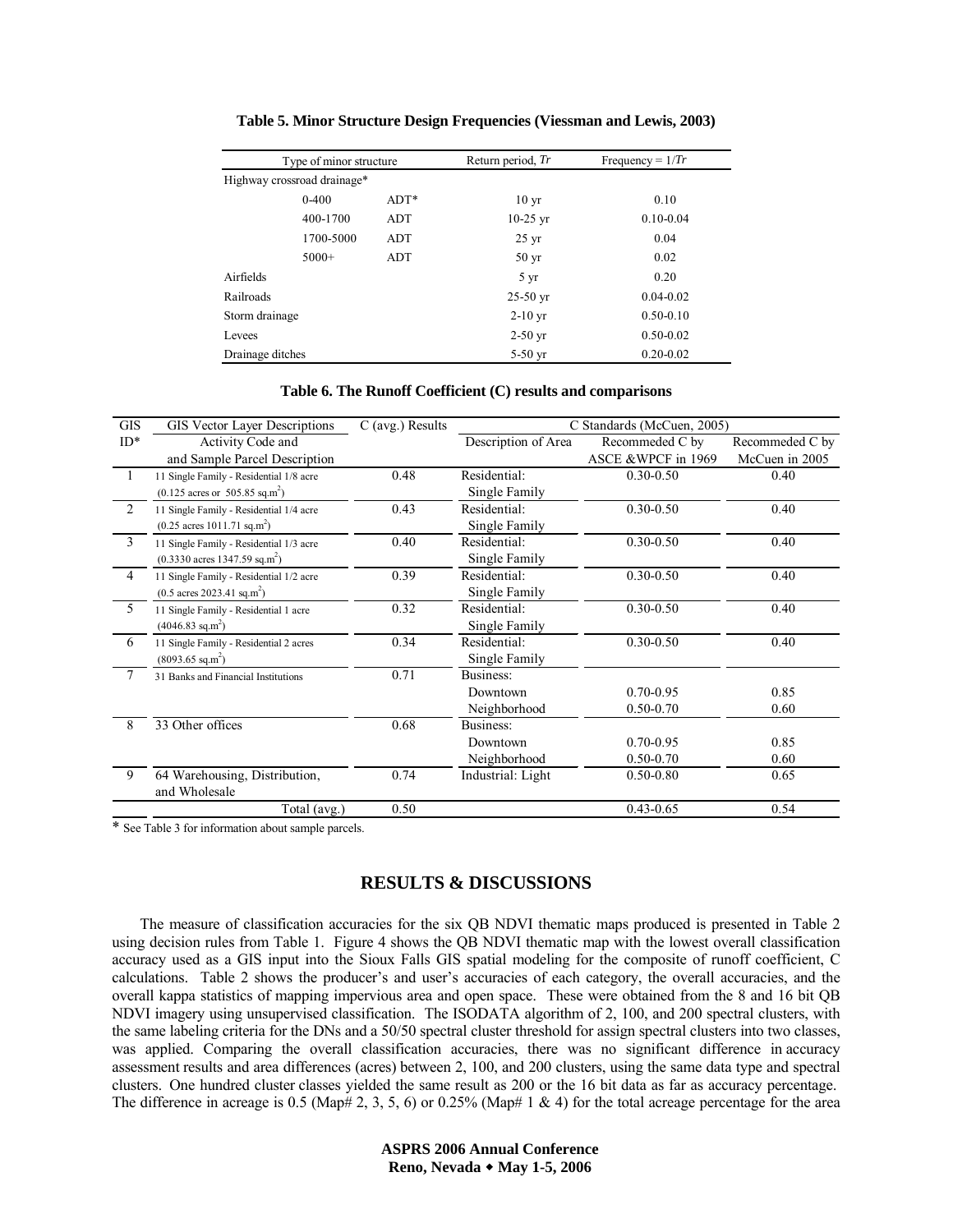$(100\% = 2009 \text{ acres}).$ 

The overall classification accuracies of the six QB NDVI thematic maps showed similar results, about 92% with high Kappa value of 0.83 on average and similar percentages of producer and user accuracy. Average producer's accuracy ranged from 91.66% (open space) to 91.48% (impervious area), and average user's accuracy varied from 92.07% (impervious area) to 91.04% (open space). In general, the producer of the open space can reasonably state that 91.66% and 91.48% of the time an area that was "open space" or "impervious area" was identified as such, respectively. A user of this classification would find that 91.04% and 92.07% of the time that an area is visited on the ground the classification says "open space" and "impervious area", respectively. In other words, 91.48% of the impervious areas that have been correctly identified as "impervious area" and 92.07% of the areas identified as "impervious area" within the classification are of that category. Furthermore, 91.66% of the open spaces have been correctly identified as "open space" and 91.04% of the areas identified as "open space" within the classification are of that category.

Finally, the average composite runoff coefficient C values of the nine GIS sample vector layers as showed in Table 3 were calculated and compared to the industry standard C. The results of this comparison are shown in Table 6 in order to validate the utility of QB NDVI imagery for the determination of C. The overall average C estimate of total 4224 observations, covering approximately 30% of the study area, was 0.5 similar to those industry standard C values recommended by the ASCE & WPCF in 1969 and McCuen in 2005. Comparing estimated C values within GIS ID demonstrated that the new design methodologies produced C results similar to those found in the industry standards. This is reflected in the fact that the finer resolution image and mapping approach used in this study allowed for better discrimination in land cover and more accurate runoff coefficient estimation and thus validated the study hypothesis.

# **CONCLUSIONS**

This applied research demonstrated that no significant difference occurred with 8 and 16 bit QuickBird (QB) NDVI satellite imagery using an unsupervised classification and the ISODATA algorithm for mapping impervious area and open space in the determination of runoff coefficient C in GIS spatial modeling. Mapping impervious area and open space, using fine spatial resolution NDVI satellite imagery generated with traditional unsupervised classification—the ISODATA algorithm, is a more accurate and simpler. This efficient data extraction approach increases speed and potentially reduces costs of both the analysis and mapping processes. The composite runoff index geographic model, developed by Thanapura in 2005 and 2006, and GIS spatial modeling were successful in accurately determining the rational coefficient C in urban watersheds. Therefore, the hypothesis of this study was accepted that the finer resolution image and mapping approach used in this study allowed for better discrimination of land cover and thus a more accurate C estimation. The application of this approach could be beneficial to engineers who are responsible for drainage analyses, the design of minor types of hydraulic structures, and maintenance and improvement projects in urban areas.

# **ACKNOWLEDGEMENTS**

The author would like to thank the following employees of the City of Sioux Falls, South Dakota, for their contribution to the success of this research project: Steve Van Aartsen, GIS supervisor and his staff, for all the data and information contributed for this project; Jeff Dunn, City Drainage Engineer, for his time and the literature provided on hydrology and Engineering Design Standards in Sioux Falls; and Sam Trebilcock, Transportation Planner for his assistance and interest.

The author would also like to thank the co authors for their support, input, effort, and specialized expertise in making this project a success. Additional thanks go to Mr. Kevin Dalsted, Director, Engineering Resource Center, South Dakota State University, Brookings, South Dakota, for the use of the hardware and software that made this research possible. Also thanks go to Dr. Mary Ryder for looking at this paper from the standpoint of a non-technical person trying to understand the subject and for her expertise in technical writing.

## **REFERENCES**